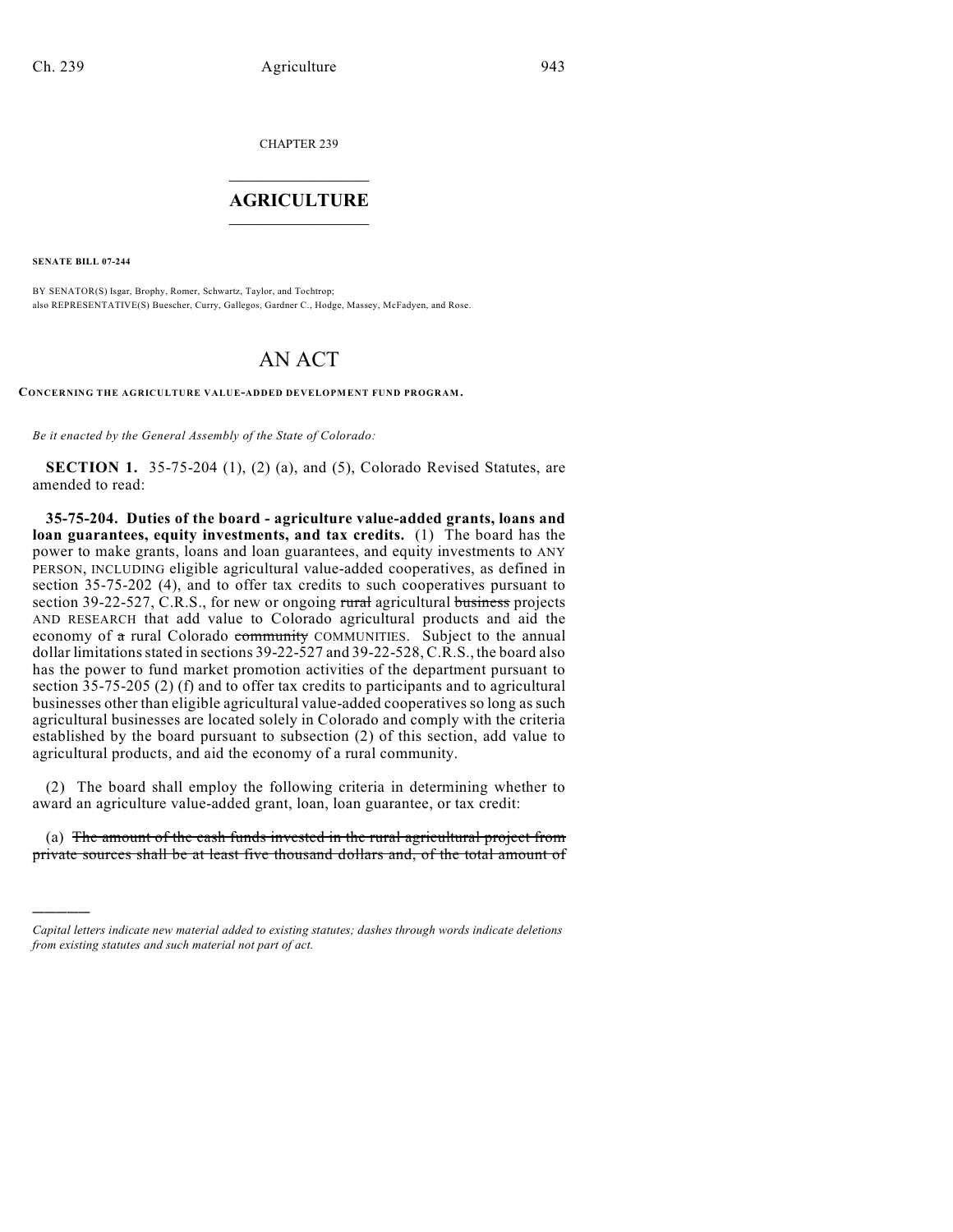944 Agriculture Ch. 239

such cash funds, at least fifty percent shall be from private individuals or entities who reside in Colorado more than half of each year or are domiciled in Colorado;

(5) The board may provide or facilitate grants, loans or loan guarantees, equity investments, or tax credits for the member ANY PERSON WHO MEETS THE CRITERIA SET FORTH IN THIS PART 2 OR ESTABLISHED BY THE BOARD UNDER PARAGRAPH (d) OF SUBSECTION (2.5) OF THIS SECTION, including, but not limited to, loans from the United States department of agriculture rural development program, subject to availability. Such financial assistance shall only be provided to feasible project concepts, that may be operated profitably, and the amount of such financial assistance shall be the least amount necessary to cause the project to occur, as determined by the board. The board may structure the financial assistance in a way that causes the project to occur and also provides for a compensatory return on investment or loan payment to the board, based upon the risk of the project concept.

**SECTION 2.** 35-75-204 (2.5), Colorado Revised Statutes, is amended BY THE ADDITION OF A NEW PARAGRAPH to read:

**35-75-204. Duties of the board - agriculture value-added grants, loans and loan guarantees, equity investments, and tax credits.** (2.5) In addition to the criteria listed in subsection (2) of this section, the board may also consider:

(d) ANY OTHER CRITERIA THE BOARD DETERMINES ARE NECESSARY TO CARRY OUT THE PURPOSES OF THIS PART 2.

**SECTION 3.** 35-75-205 (1), Colorado Revised Statutes, is amended to read:

**35-75-205. Tax credits, grants, loans and loan guarantees, and equity investments - agriculture value-added cash fund - created - repeal.** (1) The moneys derived from purchases of tax credits from the board by participants in accordance with section 39-22-528, C.R.S., and moneys received by the board from public or private gifts, grants, or donations or from any other source shall be forwarded to the state treasurer and shall be credited to the agriculture value-added cash fund, which fund is hereby created. Moneys in the fund are continuously appropriated to the board and shall be used for financial or technical assistance for the purpose of preparing criteria and reviewing applications AS provided in section 35-75-204 AND FOR FINANCIAL OR TECHNICAL ASSISTANCE to rural agricultural projects, and project concepts, AND RESEARCH as approved by the board. All interest earned on the investment of moneys in the fund shall be credited to the fund. The board may provide or facilitate tax credits, grants, loans and loan guarantees, and equity investments for rural agricultural projects, or project concepts OR RESEARCH; except that such tax credits, grants, loans and loan guarantees, and equity investments shall be limited to two million dollars per project. Tax credits, grants, loans and loan guarantees, and equity investments may only be provided to feasible projects and for an amount that is the least amount necessary to cause the project to occur, as determined by the board. The board may structure the grants, loans and loan guarantees, and equity investments in a way that facilitates the project and also provides for a compensatory return on investment or loan payment to the board based on the risk of the project. Any moneys credited to the agriculture value-added cash fund and unexpended at the end of any given fiscal year shall remain in the fund and shall not revert to the general fund or any other fund.